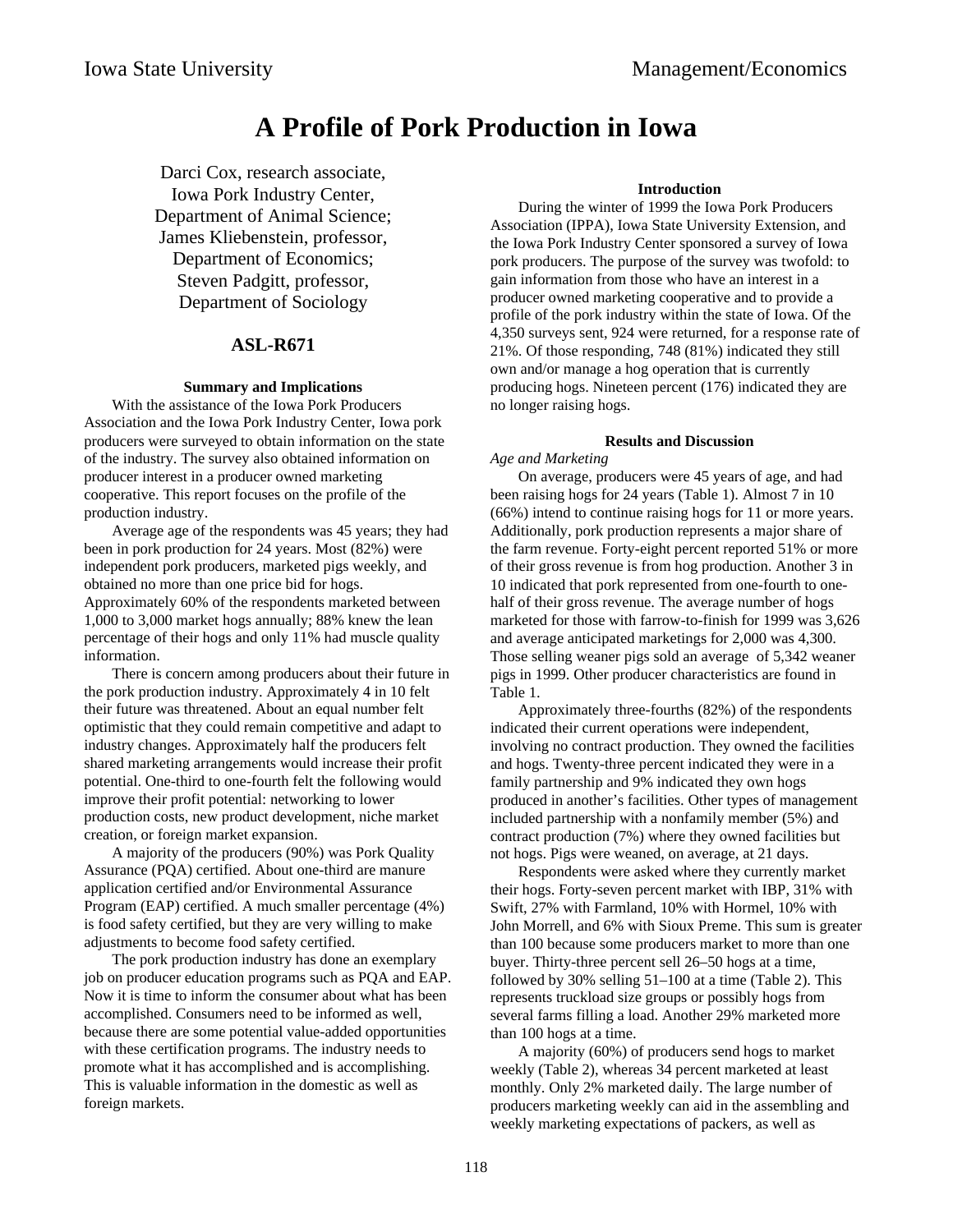assuring that hogs will reach market at the optimum weight because of these frequent marketings. It also helps in allowing for effective grouping or co-mingling of hogs to market in larger groups. Interestingly, 6% of the respondents indicated they were grouping hogs with other

producers for marketing. Six in 10 producers indicated they had equipment for transporting their own hogs and hauled them an average distance of 24 miles. Of the respondents, 46% indicated they hire a hauler to transport their hogs to market. These hogs were transported an average of 77 miles.

|  | Table 1. Producer characteristics. |  |
|--|------------------------------------|--|
|  |                                    |  |

| 45         |
|------------|
| 24         |
|            |
| 3,626      |
| 3,159      |
| 3,740      |
| 1,533      |
| 5,342      |
| 702        |
|            |
| Percentage |
|            |
| 12         |
| 6          |
| 16         |
| 66         |
|            |
| 1          |
| 21         |
| 31         |
|            |
| 30         |
| 18         |
| 21         |
|            |

### **Table 2. Hog marketing and frequency.**

| Hogs Sold per Marketing | % of Respondents | How Often Market Hogs | % of Respondents |
|-------------------------|------------------|-----------------------|------------------|
| $1 - 25$                |                  | Daily                 |                  |
| $26 - 50$               | 33               | Weekly                | 60               |
| $51 - 100$              | 26               | Monthly               | 34               |
| More than 100           | 29               | Annuallv              |                  |
|                         |                  |                       |                  |

The majority of the producers obtained no (30%) or only one price bid (37%) when selling their hogs. Twentyeight percent obtained two price bids, whereas only 4% obtained three or more bids. These findings indicate that producers rely heavily on the cash market or are under a price contract. Group marketing effort may assist in increasing the marketing alternatives used by the producers. Of the respondents 34% indicated they price some hogs on the day of sale. For these producers 68% of the hogs were priced at the day of delivery. The largest percentage of producers indicated they price some hogs from 1 to 5 days

from delivery. Sixteen percent indicated they price some hogs more than 30 days prior to delivery. For these producers almost half (47%) of their hogs were priced more than 30 days prior to delivery.

Producers also were asked the percentage of hogs they have committed under written and/or verbal agreements, and the duration of these agreements for those using written agreements. Approximately 40% of the hogs are committed under this type of agreement. Six percent were committed under a 6-month written agreement, 5% under a 12-month agreement, 3% under an 18-month written agreement, and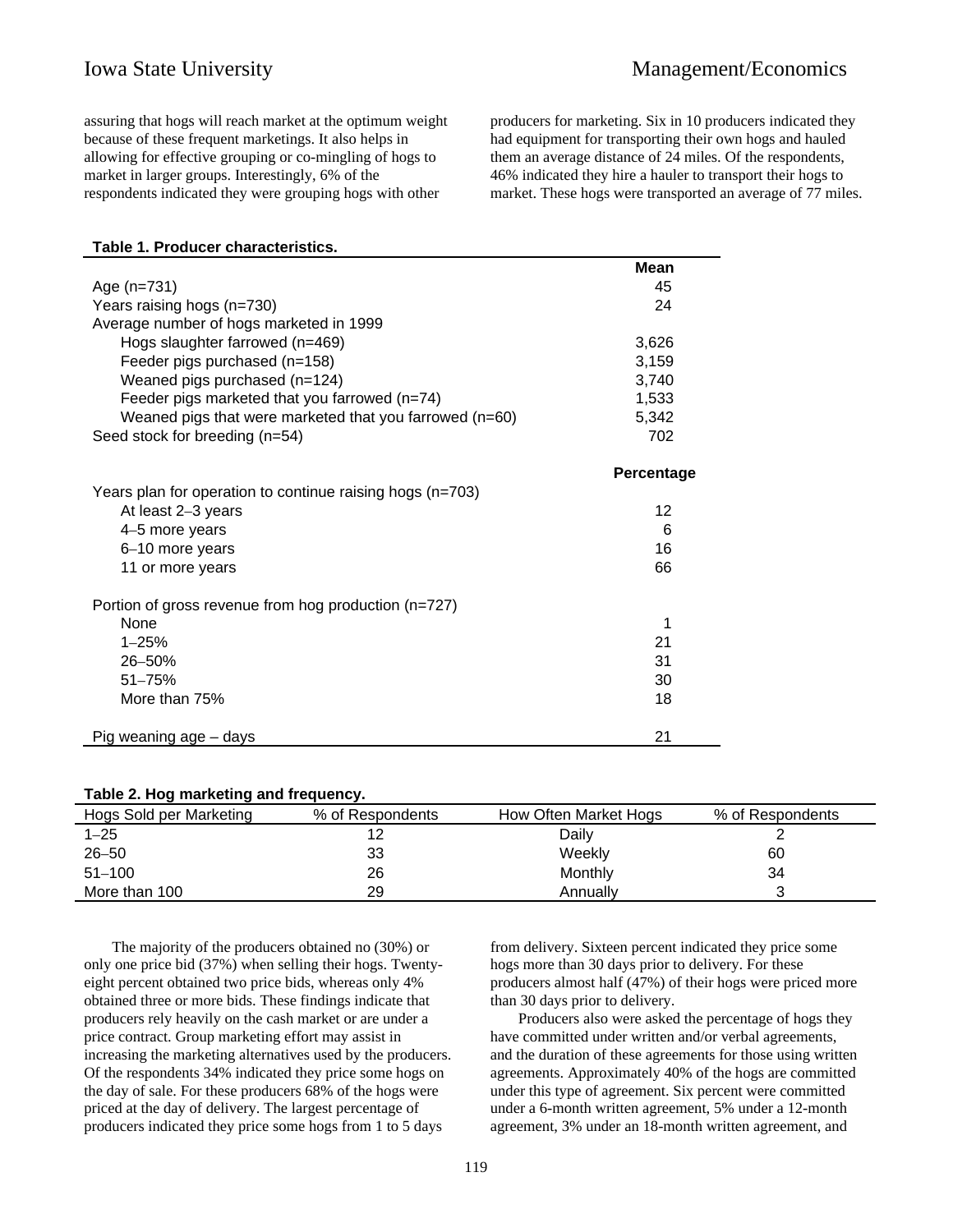18% under a longer agreement; an average of 6 years. For those indicating verbal agreements were used, a higher percentage of hogs were committed: 13% committed under a 6-month verbal agreement, 10% under a 12-month, 2% under an 18-month, and 4% under longer agreements.

Table 3 provides information on the distribution of projected number of hogs marketed in 2000. Approximately 60% of the respondents have between 1,000 and 3,000 hogs available annually. About 7% had more than 11,000 hogs they marketed annually. The average number of hogs available per producer is provided by region in Figure 1. The top five regions for hogs marketed are shaded. The concentration in northwestern Iowa is evident.

| Table 3. Estimated number of hogs to be marked in 2000. |  |  |  |  |  |  |  |
|---------------------------------------------------------|--|--|--|--|--|--|--|
|---------------------------------------------------------|--|--|--|--|--|--|--|

| Size             | Number of Producers | Average Number of Hogs Anticipate Marketing |
|------------------|---------------------|---------------------------------------------|
| 1,000 or under   | 71                  | 616                                         |
| $1,001 - 2,000$  | 95                  | 1,607                                       |
| $2,001 - 3,000$  | 76                  | 2,726                                       |
| $3,001 - 4,000$  | 41                  | 3,655                                       |
| 4,001-5,000      | 32                  | 4.741                                       |
| $5,001 - 6,000$  | 23                  | 5,739                                       |
| $6,001 - 7,000$  | 14                  | 6,829                                       |
| 7,001-8,000      | 13                  | 7,754                                       |
| 8,001-9,000      | 3                   | 9,000                                       |
| $9,001 - 10,000$ | 14                  | 9,893                                       |
| 10,001-11,000    | 3                   | 10.667                                      |
| 11,001 plus      | 29                  | 31,869                                      |
| Total            | 414                 | 1.567.567                                   |

### *Facilities – Quality Measurements*

Producers also were asked about the types of facilities they use. The average percentage of each facility used for the following production practices is included in Table 4. Hoop structures are used minimally by the respondents, primarily for finishing. Confinement with mechanical

ventilation was the major type of facility used for breedinggestation, farrowing, and nursery. Confinement with natural ventilation was the facility most often used for finishing. Open-lots with concrete outside lots or confinement with mechanical ventilation was used by approximately onefourth of the respondents.

| Table 4. Average percentage of facility types used (n=639). |  |  |
|-------------------------------------------------------------|--|--|
|-------------------------------------------------------------|--|--|

|                    |                  | Open-lot with | Open-lot with | Confinement | Confinement |            |
|--------------------|------------------|---------------|---------------|-------------|-------------|------------|
|                    | Hoop             | Shelters or   | Concrete      | Natural     | Mechanical  | <b>Not</b> |
|                    | <b>Structure</b> | Pasture       | Outside Lots  | Ventilation | Ventilation | Applicable |
| Breeding-gestation |                  | 10            | 30            |             |             |            |
| Farrowing          |                  |               |               |             | 61          |            |
| Nursery            |                  |               |               |             | 73          |            |
| Finishing          |                  |               |               | 35          | 27          |            |

Eighty-eight percent of the respondents indicated they knew their hogs' average percentage lean. The percentage lean ranged from 47 to 55%, with an average of 53%. Percentage distribution of respondents in each range is indicated in Figure 2. Percentage lean did not differ between producers marketing to the different packers. Average percentage lean reported also did not differ significantly between grow-finish structures used. The average percentage lean reported for those finishing hogs in hoop structures, open lots with concrete finishing, confinement natural ventilation, and confinement mechanical ventilation was 53%. Likewise, for those finishing in open-lot

structures with shelters or pasture the average percentage lean is essentially the same (52%).

Eleven percent of the respondents indicated that they have had muscle quality tests done on their hogs. This included ultimate pH, minolta color score, and water holding capacity. The industry is moving in this direction. More producers need to position themselves for these changes, as 89% indicated they have not had muscle quality tests conducted. Packers the were primary source of muscle quality tests because 56% indicated packers did the tests; the Iowa Pork Industry Center was next in line with 18%.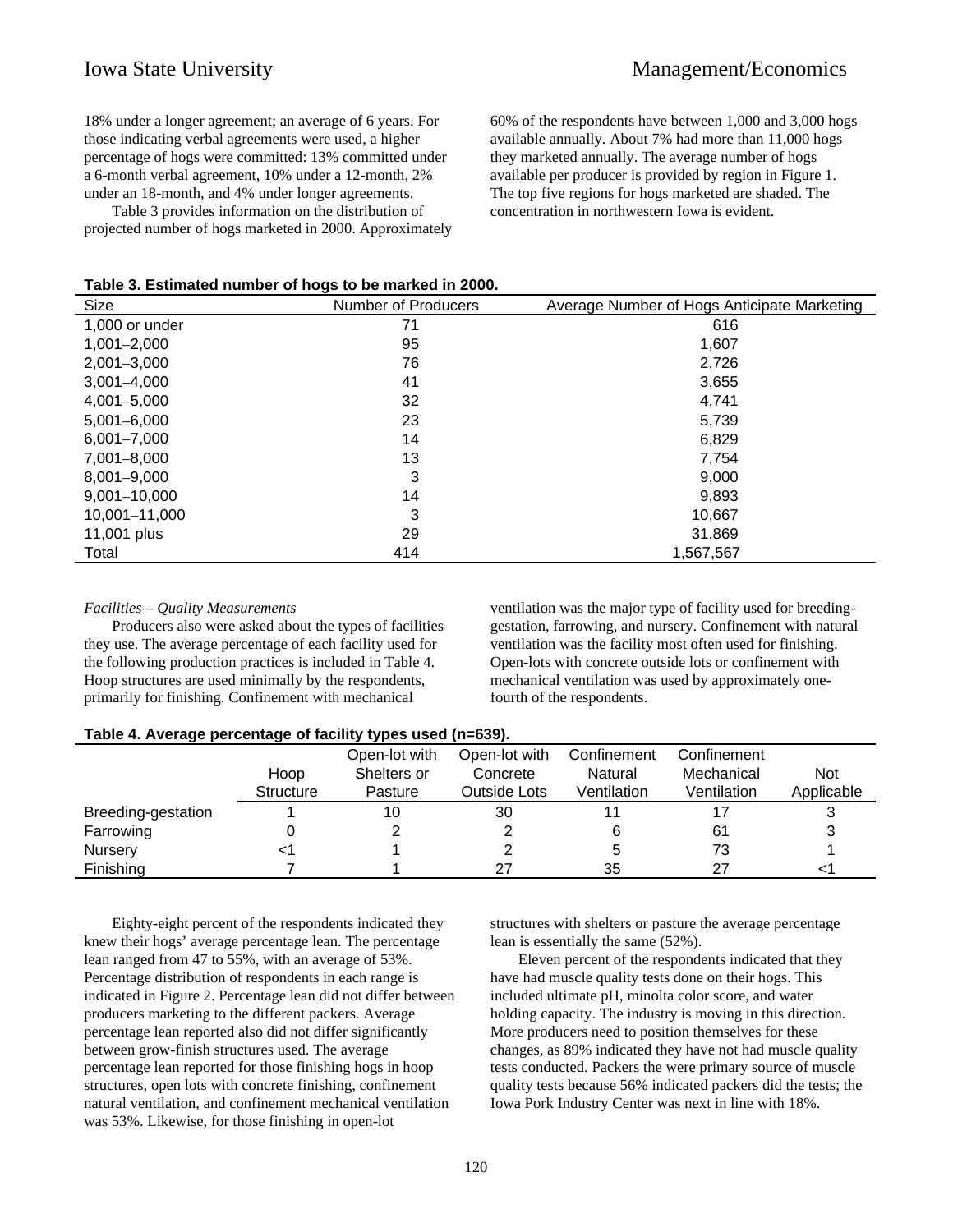**Figure 1. Average market hogs available per farm by region - 2000.**

| 5,999    | 10,136   | 2,855    | 6,802    | 3,266    |          |
|----------|----------|----------|----------|----------|----------|
| $(n=45)$ | $(n=36)$ | $(n=19)$ | $(n=18)$ | $(n=43)$ |          |
| 2,294    | 7,473    | 4,031    | 3,991    | 3,638    | 4,472    |
| $(n=18)$ | $(n=20)$ | $(n=29)$ | $(n=29)$ | $(n=36)$ | $(n=39)$ |
| 2,033    | 3,860    | 3,067    | 4,325    | 7,456    |          |
| $(n=9)$  | $(n=5)$  | $(n=6)$  | $(n=14)$ | $(n=48)$ |          |

# **Figure 2. Percentage lean range.**

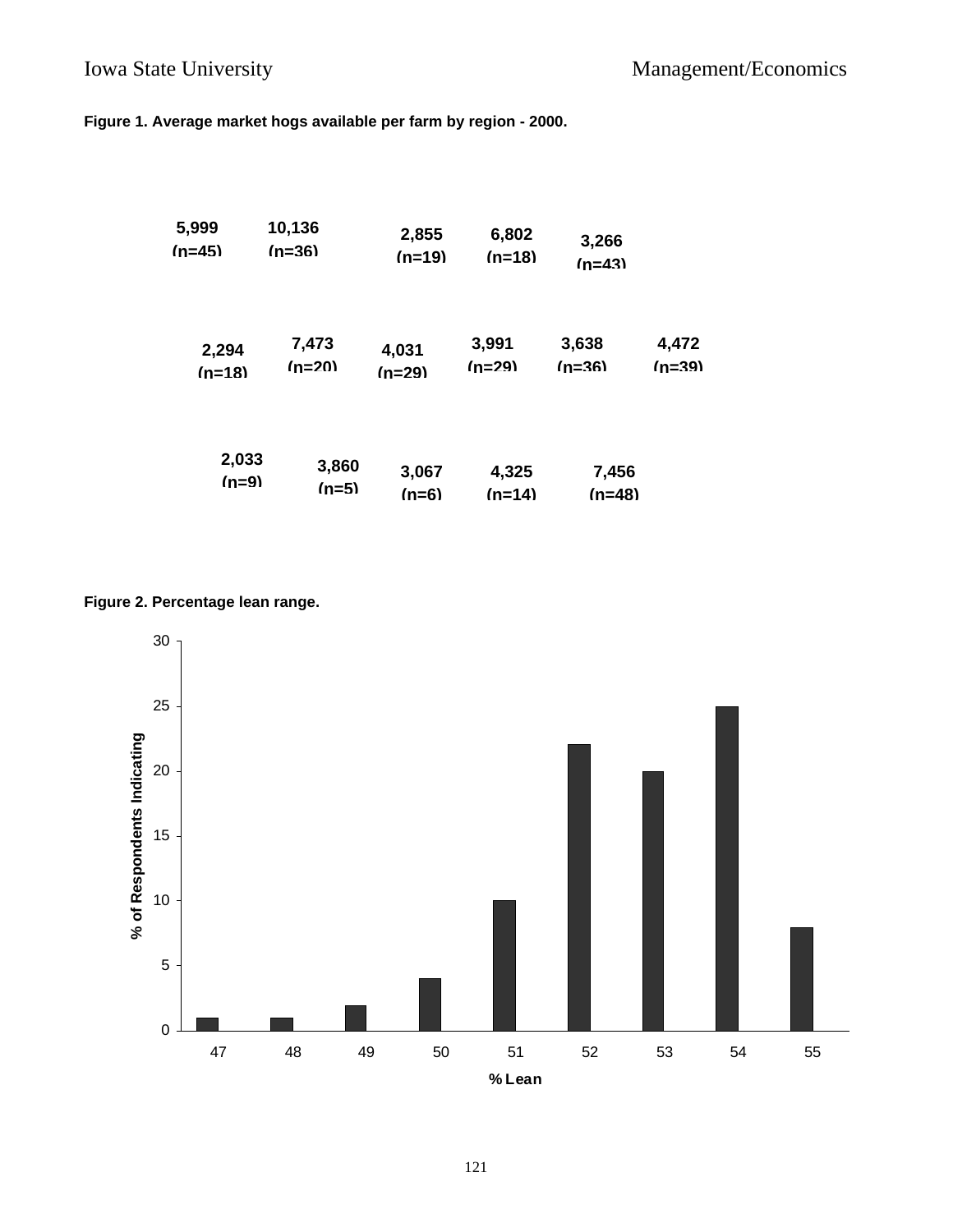# Iowa State University Management/Economics

### *Future in Pork Production*

Participant attitudes towards current pork production enterprises were examined (Table 5). Producers were asked, "Thinking about the next 10 years, how do you feel about your current pork production enterprise?" The respondents were mixed in their answers, with 44% feeling their future in the pork production industry is severely threatened. Forty-one percent felt they can be competitive with the changes occurring in the pork industry, with 39% feeling optimistic that they can successfully adapt to the changes in the industry.

Among the respondents, 17% were interested in expanding their operation, while 17% were considering the option of exiting the industry.

 The attitude toward being an independent producer is lessening over time. For this survey, 40% of the respondents indicated it was important to be an independent producer free of contractual arrangements. One fourth of the respondents indicated they were already in a contractual arrangement. Another 49% were willing to explore a contractual arrangement.

### **Table 5. Attitudes towards pork enterprise (n=466).**

| <b>Item</b>                                       | % of Respondents |
|---------------------------------------------------|------------------|
| I feel my future is severely threatened.          | 44               |
| Am optimistic that I can be competitive.          | 41               |
| I am optimistic that I can successfully adapt.    | 39               |
| am interested in expanding my swine operations.   | 17               |
| am seriously considering exiting pork production. | 17               |

### **Table 6. Strategies for increasing pork producer profit potential.**

| <b>Item</b>                                                                                | % of Respondents |
|--------------------------------------------------------------------------------------------|------------------|
| Earn more profits through shared marketing arrangements.                                   | 47               |
| Increase profits through lowering input costs through networking arrangement.              | 30               |
| Invest in new products and brands targeted towards institutional and/or retail markets.    | 28               |
| Invest in expansion of products and brands targeted towards foreign markets.               | 24               |
| Purchase of packer or processor.                                                           | 22               |
| Create local niche markets, or specialty markets for restaurant and institutional markets. | 25               |
| None of these. For the small independent producer, I sense profitability in pork           | 20               |
| production as a thing of the past.                                                         |                  |

Producers provided a range of responses when asked about strategies they felt would be useful in increasing their profitability. Approximately one-half (47%) of the respondents felt shared marketing arrangements would increase their profit potential (Table 6). Approximately onethird (30%) felt lower production costs through networking would be useful. Another one-fourth felt development of and targeting of new products (28%), creation of niche markets (25%), or development of foreign markets (24%) would be useful in increasing their profitability. Approximately 1 in 5 felt purchasing a packer or processor would expand their profit potential. Twenty percent of the respondents indicated they are presently involved in a longterm marketing contract. For those in a marketing contract arrangement, 87% of the hogs produced were covered by the contract. Approximately one-third (31%) had a cost plus pricing arrangement, whereas 29% had a ledger pricing arrangement (Table 7). About one in five had a window contract (21%). Respondents felt the contract reduced their market price risk (91%), it improved their access to capital

(75%), and increased their average selling price (84%). Thirty-one percent felt they had not been treated fairly by the packer since signing the contract.

Management attributes of producers are provided in Table 8. Ninety percent of the respondents are PQA certified. Approximately one-half (53%) provide bedding. Approximately one-third have their manure application certification, are Environmental Assurance Program (EAP) certified, have a manure management plan on file with the Department of Natural Resources (DNR), and do not use meat and bone meal in feed. Ten percent indicated they do not use antibiotics. Only 1% were organically certified. The industry has a large number of producers that are certified for a number of programs such as quality assurance and environmental assurance. Those not certified indicated an interest in becoming certified. This interest also held true for areas where very few were certified, such as food safety and *Salmonella* certified. In summary, producers are, or are willing to become, certified.